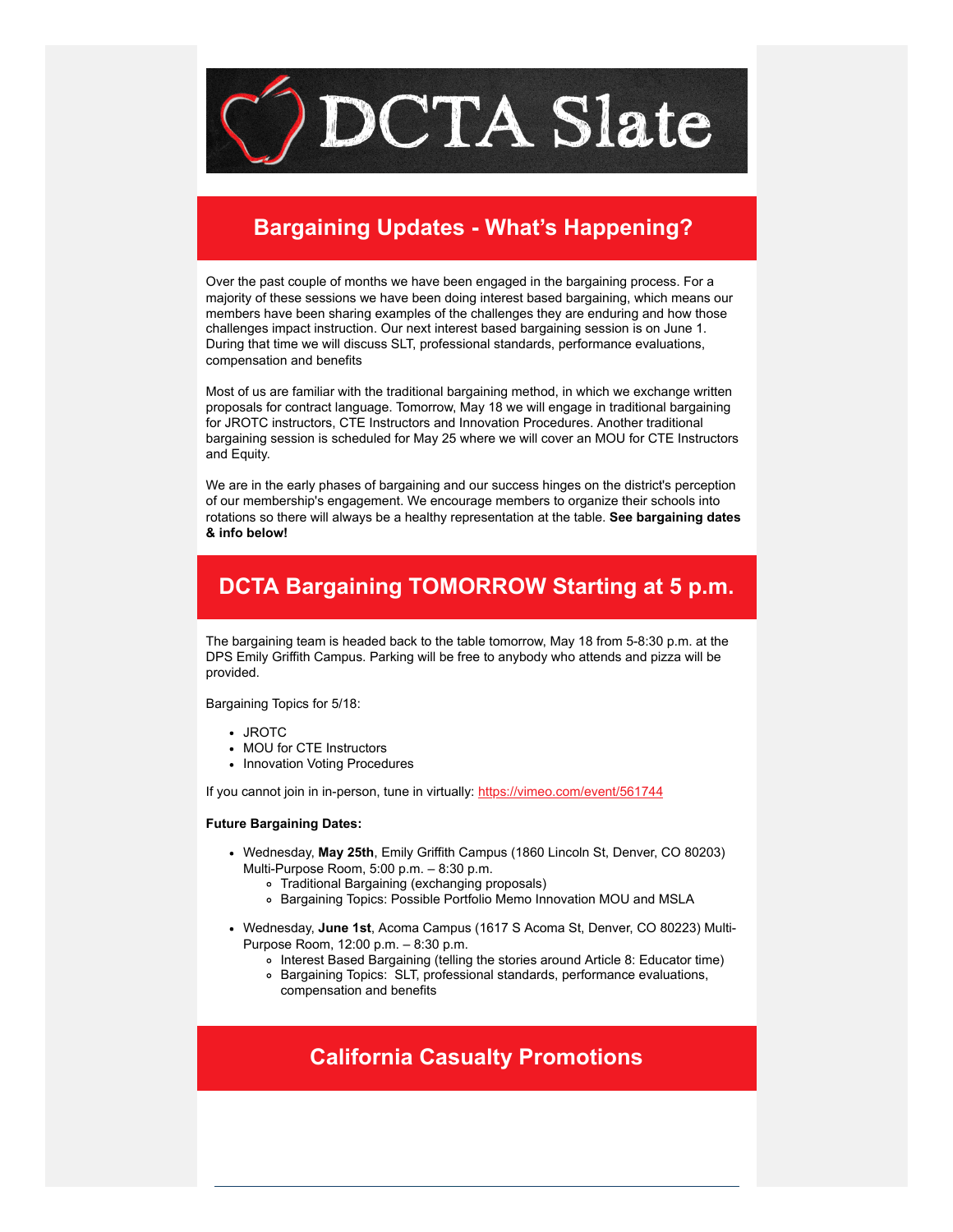

California Casualty's Music & Arts Grant program is back and will award \$250 grants for music and arts programs. [Quick Entry Link!](http://www.calcasmusicartsgrant.com/?emci=54f22663-40d6-ec11-b656-281878b8c32f&emdi=ea000000-0000-0000-0000-000000000001&ceid={{ContactsEmailID}}) Click the link for this very popular association member benefit!

### **Win a \$25 Gift Card by Requesting a Free Quote!**

California Casualty is the exclusive home and auto company for member benefits. If you request and receive a new auto rate comparison quote on Jolie's personal page, they will send you a \$25 gift card. [Click Here](https://www.readyforquote.com/jolie/?emci=54f22663-40d6-ec11-b656-281878b8c32f&emdi=ea000000-0000-0000-0000-000000000001&ceid={{ContactsEmailID}}) for your quote. The quote request takes 1 minute and the quote will come in the next day or so and will take an additional 10 minutes.

### **CEA Ambassador Fellowship Program**

The Colorado Education Association (CEA) Ambassador Fellowship enables outstanding educators (teachers and education support professionals) to expand their knowledge and ability to influence education policy and professional practice. CEA Fellows are at the forefront of modeling excellence in education at the local, state, and national levels. Through the CEA Ambassador Fellowship, educator voices are amplified on issues that influence public education.

[Apply/learn more here >>](https://form.jotform.com/220968967844173?emci=54f22663-40d6-ec11-b656-281878b8c32f&emdi=ea000000-0000-0000-0000-000000000001&ceid={{ContactsEmailID}})

### **Need Teaching/Instructional Support?**

Please join us Thursdays from 5:30-6:30pm as Early Career Learning Labs hosts a weekly meeting to help meet the needs of our DCTA educators. If you encounter anything during the week that needs support or collaboration, please join us during our Thursday Zoom using the link below! Anything from union questions, to goal writing, content support, and beyond! Educators of any kind and any years of experience are welcome.

Zoom Link[: https://zoom.us/j/95032195452](https://zoom.us/j/95032195452?emci=54f22663-40d6-ec11-b656-281878b8c32f&emdi=ea000000-0000-0000-0000-000000000001&ceid={{ContactsEmailID}})  Email katthegreat1313@gmail.com with questions!

### **What to do if you are being non-renewed?**